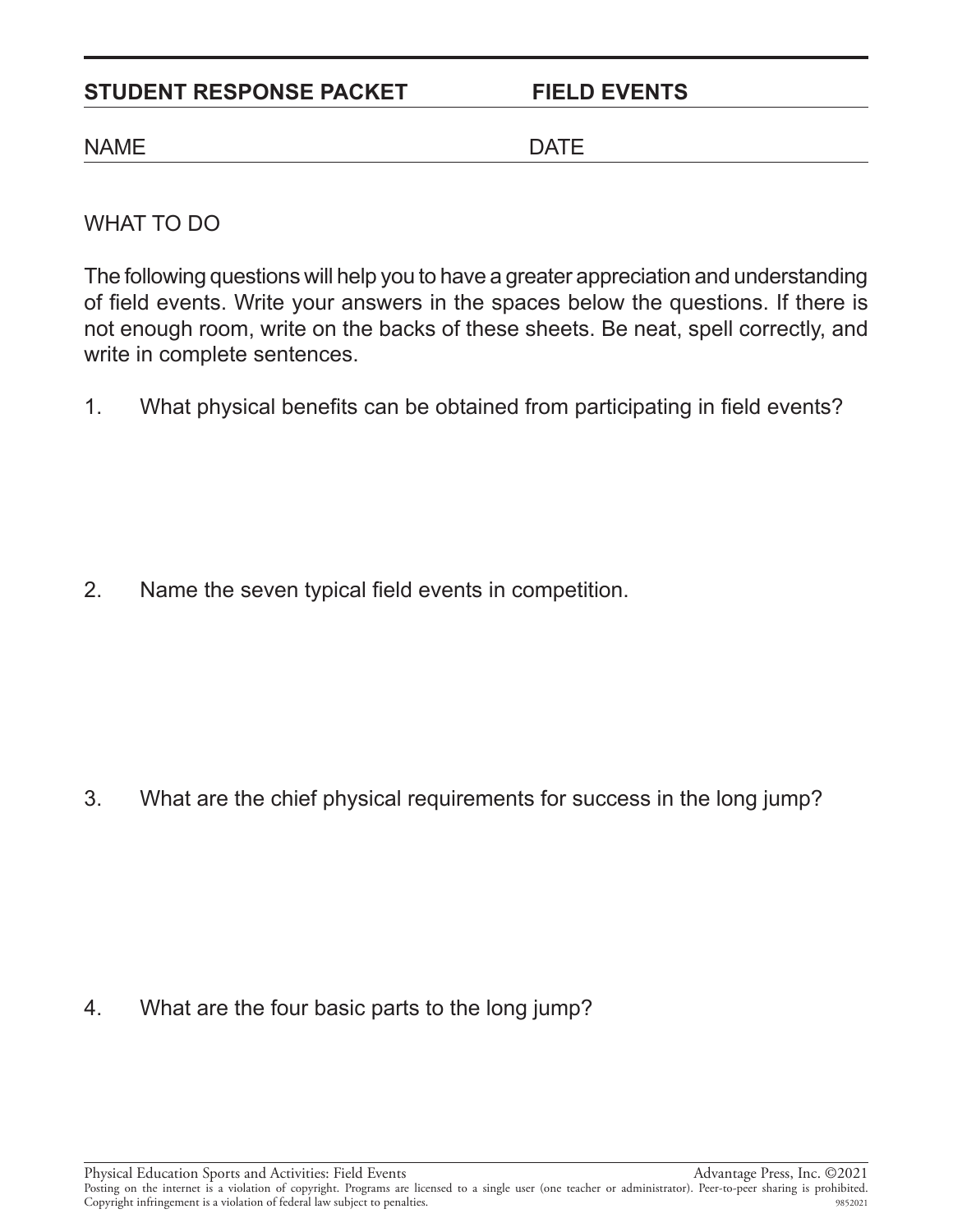# STUDENT RESPONSE PACKET FIELD EVENTS

5. What is the goal of the high jump?

6. What is the scissors kick? the Fosbury Flop? the straddle roll?

7. Describe the six steps by which the javelin throw is executed.

8. What are the "hammers" used in the hammer throw?